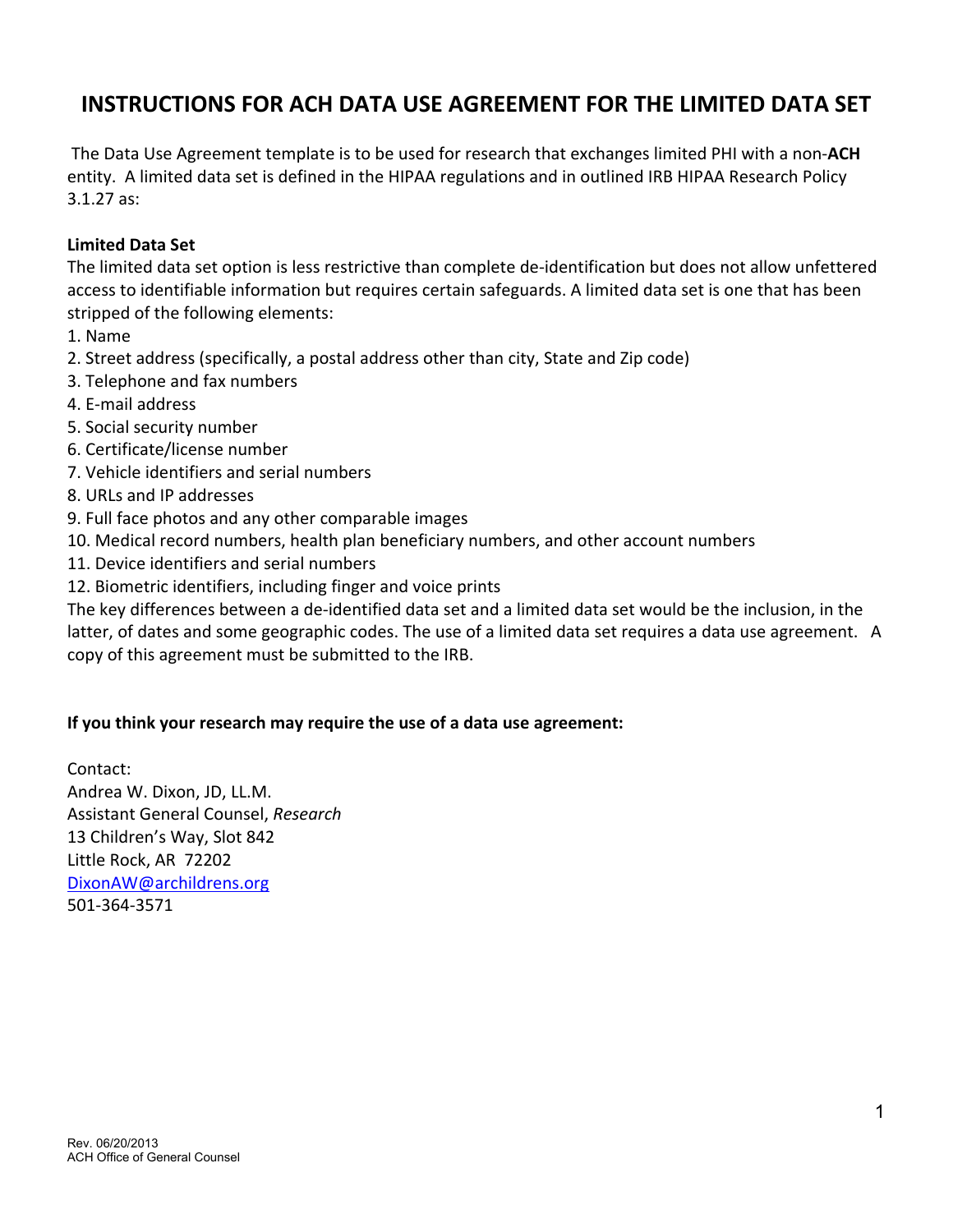## **DATA USE AGREEMENT**

This **Data Use Agreement** (the "Agreement") is by and between Arkansas Children's Hospital ("ACH") with its principal place of business in Little Rock, Arkansas, and  $($ "User") and is effective as of \_\_\_\_\_\_\_\_\_\_\_\_\_\_\_\_\_\_\_\_\_\_\_\_\_\_\_\_\_\_(the "Effective Date").

**WHEREAS,** Congress enacted the Health Insurance Portability and Accountability Act of 1996 ("HIPAA"), which provides protection for confidential health information;

**WHEREAS**, the United States Department of Health and Human Services ("DHHS") promulgated, pursuant to HIPAA, a "Privacy Rule" governing confidential health information; "Privacy Rule" means the regulations promulgated by DHHS to implement the portions of HIPAA that concern the confidentiality of health information, as may be amended or otherwise changed from time to time. References to 45 CFR in this Agreement refer to sections within the Privacy Rule. At the date of this Agreement, these include 45 CFR §160 and §164, Subparts A and E;

**WHEREAS**, ACH maintains certain information that User wishes to use and /or disclose for research, public health, or health care operations purposes permitted under 45 C.F.R. §164.514(e) of the Privacy Rule; and

**WHEREAS,** prior to releasing any confidential health information to User, the Privacy Rule requires ACH to enter into an agreement under which User agrees to certain restrictions on the use and disclosure of the information.

NOW, THEREFORE, the parties, in consideration of the premises and the mutual promises and obligations set forth herein, the sufficiency of which is hereby acknowledged, and intending to be legally bound, agree as follows:

- 1. **Access to Data**. ACH shall provide User with access to certain data (the "Limited Data Set") in accordance with the terms and conditions of this Agreement. Under no circumstances shall ACH be required under this Agreement to provide the User with any information that does not qualify as part of a "limited data set" under 45 C.F.R. §164.514(e).
- 2. **Authorized Parties**.The below named individual Principal User, Principal Investigator or Primary Responsible Person, and persons under his/her direct supervision (collectively the "Authorized Parties"), are authorized to use the Limited Data Set or any part of it on behalf of User and agree to abide by the terms of this Agreement:

 $Sigma:$  Signature:  $\Box$ 

Name of Principal User, Principal Investigator or Primary Responsible Person

(*If there is more than one Principal User, Principal Investigator or Primary Responsible Person, use an attachment to identify that person and obtain his/her signature. The attachment also must be signed by authorized representatives of User and ACH.)* 

The Principal User, Principal Investigator or Primary Responsible Person is responsible for seeing that those persons under his/her supervision comply with the terms of this Agreement.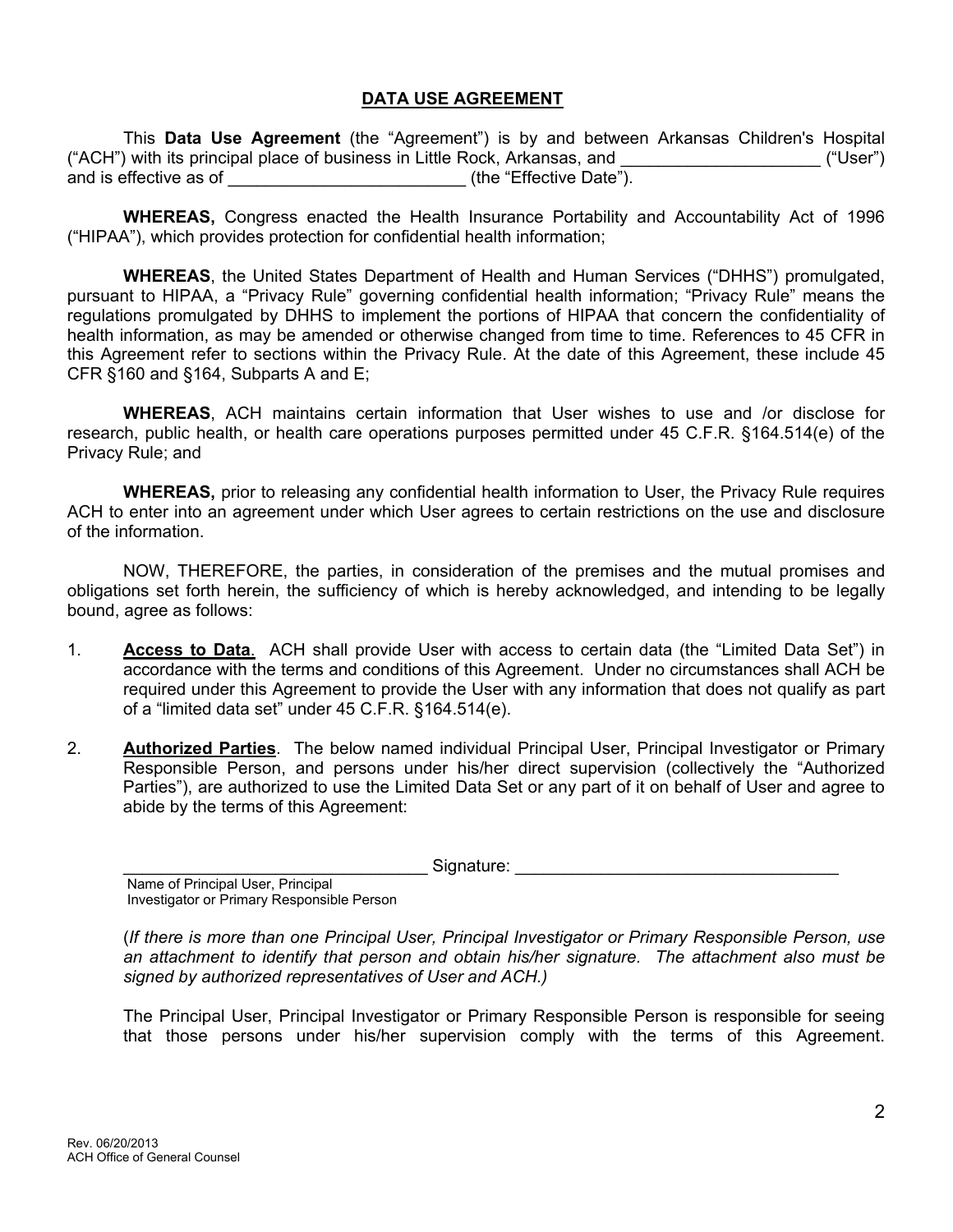3. **Permitted Use**. User, and any Authorized Party on User's behalf, may use the Limited Data Set only for

 the following purposes (which shall be limited to research, public health activities, and health care operations as defined in the Privacy Rule) and for no other purpose:

 $\_$  , and the set of the set of the set of the set of the set of the set of the set of the set of the set of the set of the set of the set of the set of the set of the set of the set of the set of the set of the set of th  $\mathcal{L}_\mathcal{L} = \mathcal{L}_\mathcal{L} = \mathcal{L}_\mathcal{L} = \mathcal{L}_\mathcal{L} = \mathcal{L}_\mathcal{L} = \mathcal{L}_\mathcal{L} = \mathcal{L}_\mathcal{L} = \mathcal{L}_\mathcal{L} = \mathcal{L}_\mathcal{L} = \mathcal{L}_\mathcal{L} = \mathcal{L}_\mathcal{L} = \mathcal{L}_\mathcal{L} = \mathcal{L}_\mathcal{L} = \mathcal{L}_\mathcal{L} = \mathcal{L}_\mathcal{L} = \mathcal{L}_\mathcal{L} = \mathcal{L}_\mathcal{L}$  $\mathcal{L}_\mathcal{L} = \mathcal{L}_\mathcal{L} = \mathcal{L}_\mathcal{L} = \mathcal{L}_\mathcal{L} = \mathcal{L}_\mathcal{L} = \mathcal{L}_\mathcal{L} = \mathcal{L}_\mathcal{L} = \mathcal{L}_\mathcal{L} = \mathcal{L}_\mathcal{L} = \mathcal{L}_\mathcal{L} = \mathcal{L}_\mathcal{L} = \mathcal{L}_\mathcal{L} = \mathcal{L}_\mathcal{L} = \mathcal{L}_\mathcal{L} = \mathcal{L}_\mathcal{L} = \mathcal{L}_\mathcal{L} = \mathcal{L}_\mathcal{L}$  $\_$  , and the set of the set of the set of the set of the set of the set of the set of the set of the set of the set of the set of the set of the set of the set of the set of the set of the set of the set of the set of th *Use an attachment to list any additional purposes. The attachment must be signed by authorized* 

4. **Conditions of Use**. User and each Authorized Party agree as follows:

*representatives of User and ACH.*

- a. Not to use or further disclose the Limited Data Set or any information contained therein other than as permitted by this Agreement or required by applicable law.
- b. To use appropriate safeguards to prevent use or disclosure of the Limited Data Set or any information contained therein other than as provided for by this Agreement.
- c. To report to ACH, through the ACH Privacy Officer, any use or disclosure of the Limited Data Set or any part of it not provided for by this Agreement of which User or any Authorized Party becomes aware.
- d. To ensure that any agents, including subcontractors, to whom User or an Authorized Party provides the Limited Data Set or any part of it agree to the same restrictions and conditions that apply to the User and Authorized Parties under this Agreement.
- e. Not to use the information contained in the Limited Data Set to identify the individuals whose information is contained in the Limited Data Set, nor to contact them under any circumstances.
- f. Promptly following the end of the permitted use (as defined in Section 3 above), to return all copies of the Limited Data Set to ACH or destroy them and certify to the destruction; or, if User represents and ACH agrees that neither return nor destruction is feasible, to continue to extend the protections of this Agreement to the Limited Data Set.
- **5. Reliance**. User and each Authorized Party acknowledge and agree that ACH has relied upon the promises and covenants made in this Agreement and in disclosing the Limited Data Set hereunder.
- **6. Relief**. User and each Authorized Party agree that the breach or threatened breach of this Agreement may cause irreparable harm to ACH and/or individuals, that ACH may not have an adequate remedy at law, and that ACH shall therefore be entitled to injunctive or other equitable relief to enforce this Agreement without obligation to post a bond. In the event ACH becomes aware of any use of the Limited Data Set or any part of it that is not authorized under this Agreement or required by applicable law, ACH may (i) terminate this Agreement upon notice; (ii) disqualify (in whole or in part) the User and/or any Authorized Parties from receiving protected health information in the future; and/or (iii) report the inappropriate use or disclosure to the Secretary of the Department of Health and Human Services. Further sanctions may apply to the User and/or Authorized Parties under 45 C.F.R. parts 160 and 164.